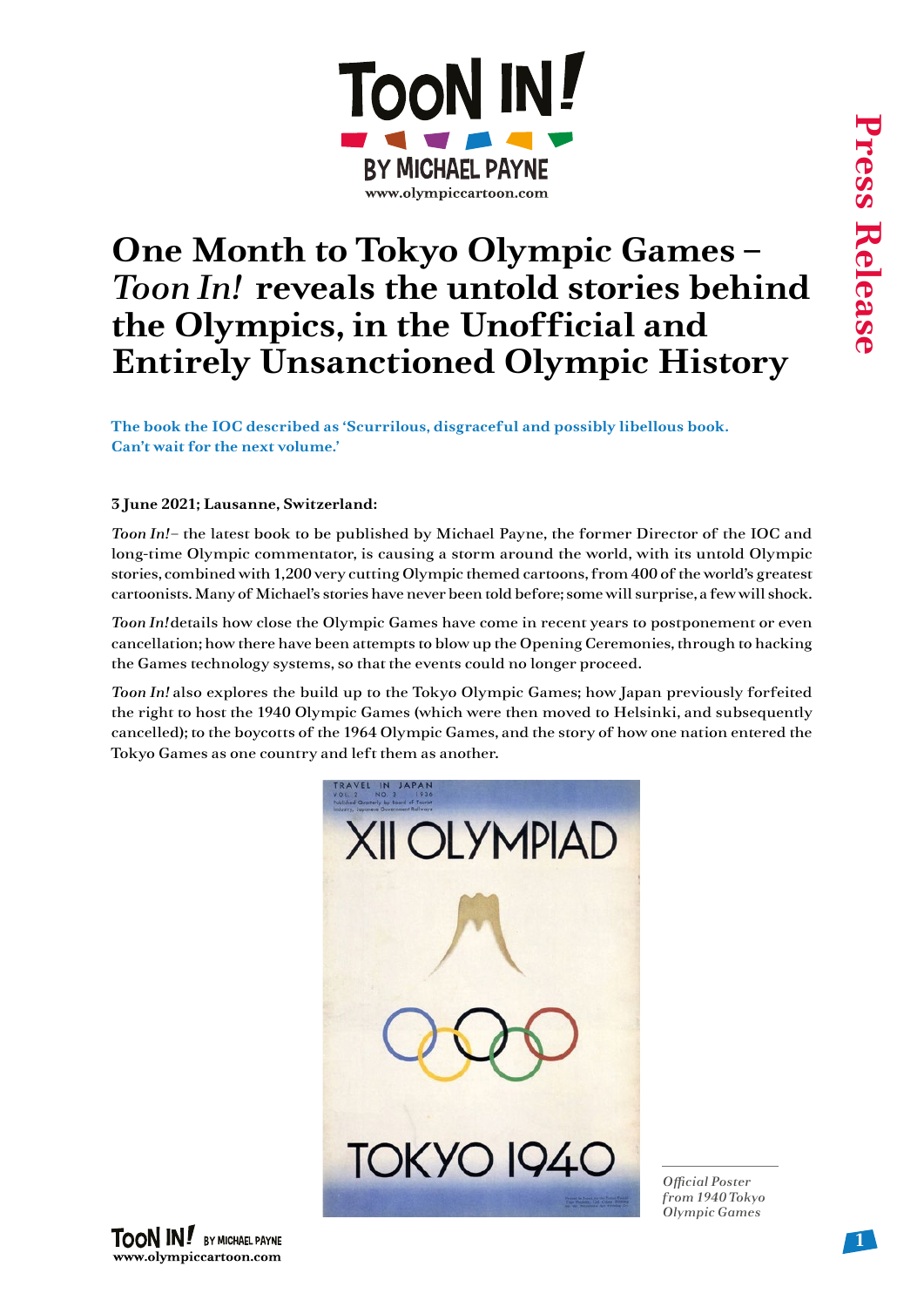



*The Masked Rings by Jim Thompson, USA*

## **Speaking about the Tokyo Olympic Games Michael said:**

"There is no question that the postponement of these Games, have presented major operational challenges – but the Olympic Movement has overcome far worse, notably the existential challenges the Olympics faced in the early 1980s, with the political boycotts, no money and no host cities.'

Dont count the Japanese out just yet – to stage a very special and magical Olympic Games that could surprise the world. Public support is starting to turn behind the Games – opposition dropping from 80% last month to just 31% today – by the time of the Opening Ceremony, I believe there will actually be strong public support for the Games in Japan."

Organisers of the Tokyo Olympic Games this week fixed spectator limits for the event at 50% of a venue's capacity, up to a maximum of 10,000.

Payne's book *Toon In!* takes the reader on a rollercoaster ride behind the scenes, including how doping was prevalent at the ancient Olympic Games, with athletes drinking potions of wild boar manure to aid their athletic performance, through to the excuses used to fight against doping accusations, with too much sex or excessive rainfall, being some of the more bizarre defences!